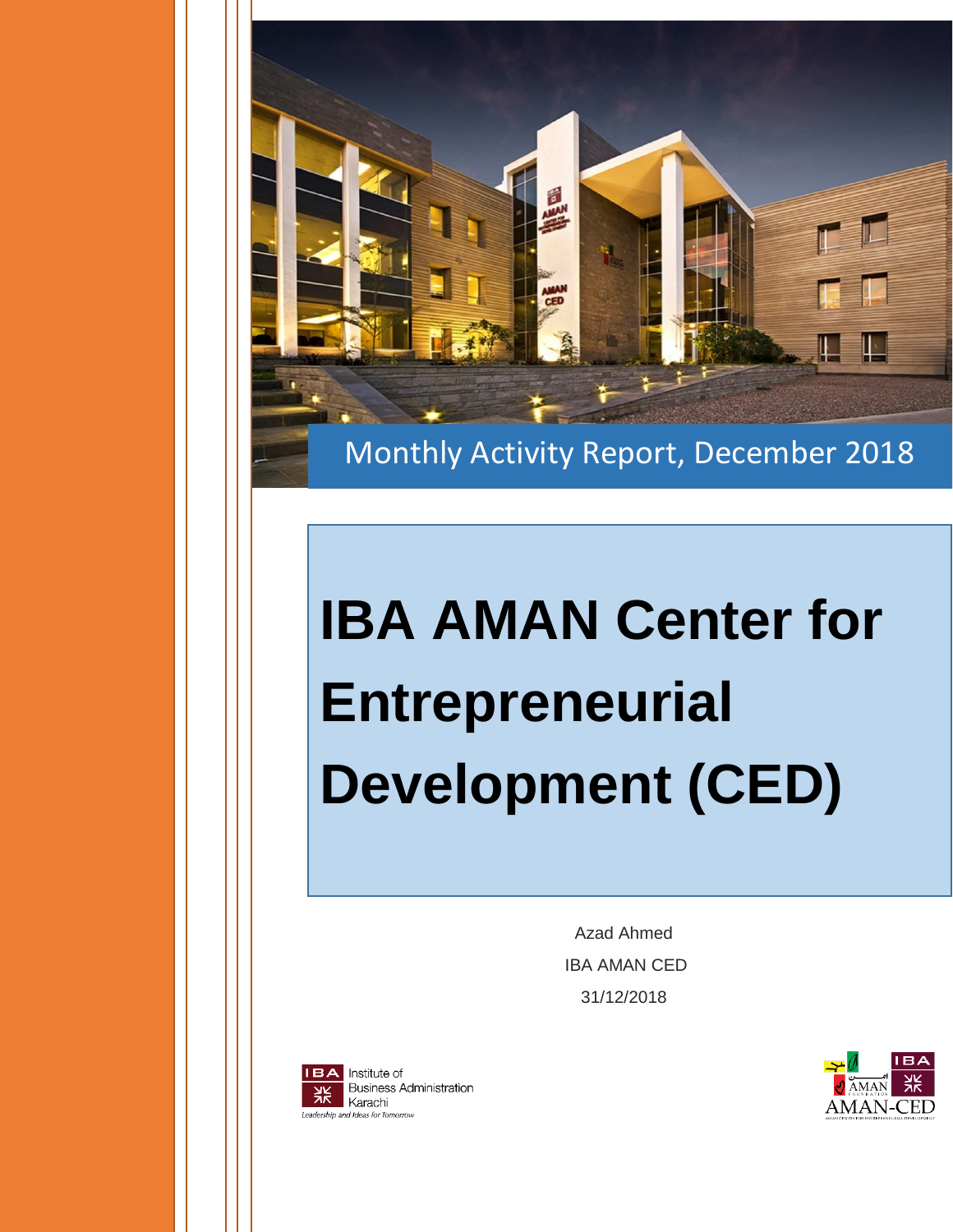## **Session on Importance and need of Digital Marketing for Entrepreneurs**

| <b>College</b><br>-75<br>$\overline{\mathcal{K}}$ | <b>DIGITAL MARKETING TRIFECTA</b>                                                                                                                                                                                                                                                                                                                                                                                                                                                                                                                                                                                                                                               |  |
|---------------------------------------------------|---------------------------------------------------------------------------------------------------------------------------------------------------------------------------------------------------------------------------------------------------------------------------------------------------------------------------------------------------------------------------------------------------------------------------------------------------------------------------------------------------------------------------------------------------------------------------------------------------------------------------------------------------------------------------------|--|
| <b>TOSHIBA</b>                                    | Propel sharing is engagement<br>ADVERTISING<br>with paid promotion<br>PAYPER CUCK<br>SHARING<br>DISPLAY ADS<br>MINTIONS<br>RETARGETING<br>SMARES<br>PARTHAMENTERS<br><b>REPOSIS</b><br><b>PAID</b><br>EARNED<br><b>PAID CONTENT PROMOTION</b><br><b>HYENS</b><br>SOCIAL INFORMADS<br><b>MEDIA</b><br>$MEDIA$ $\rightarrow$<br>10<br>SEO & brand content<br>Leverage owned, earned,<br>drive earned media<br>and paid media<br>$-\alpha$<br>for a comprehensive<br>OWNED<br>marketing strategy<br><b>MEDIA</b><br>WEB PROPERTIES<br>WEBSITE<br><b>MOBILE SITE</b><br>Gam more exposure to<br><b>HUGSHE</b><br>web properties with SEO<br><b>SOCIAL MEDIA CHANNELS</b><br>and PPC |  |

12th December, 2018: A session on "Importance and need of Digital Marketing for entrepreneurs" was arranged at IBA CED. The facilitators were Mr. Mujtaba Asad Ali, Mr. Safeer and Ms. Zainab from a digital marketing company "Digital Eggheads". They discussed the different aspects of Digital marketing like Using digital marketing for startup business and its objectives, building a buyer persona, determine where target market spends time and Creating a digital marketing Strategy. The session was vigilantly attended by the Incubatees and students of IBA CED.

## **How Entrepreneurs can achieve better Results?**



13th December, 2018: A session was arranged at IBA CED on "How Entrepreneurs can achieve better Results". The Facilitator for this session was Mr. Sheeraz Naseem Khan who is an entrepreneur, investor and author. He has Master's degree from Glasgow Caledonian University UK with a coaching and consulting experience of 13 years. In today's session he emphasized the following points: Importance of Intent and Initiative, Taking Micro-Actions, Specialized Skill Development, Role of consistency and perseverance, Performance Management through critical analysis. The session was attended by the Incubatees and students of IBA CED.

## **Visit of IBA CED by Dr. Craig Watters from Oklahoma State University**

15th December, 2018: Dr. Craig Watters from Oklahoma state university along-with Dr. Waqar Akram from Sukkar IBA visited IBA CED on 15th December, 2018. The honorable guests were welcomed by Dr. Shahid Qureshi, Program Director IBA CED. Also, Dr. Shahid Qureshi thoroughly briefed the guests about all the entrepreneurial programs and activities of IBA CED i.e. academic programs, training workshops, incubation center and research activities.